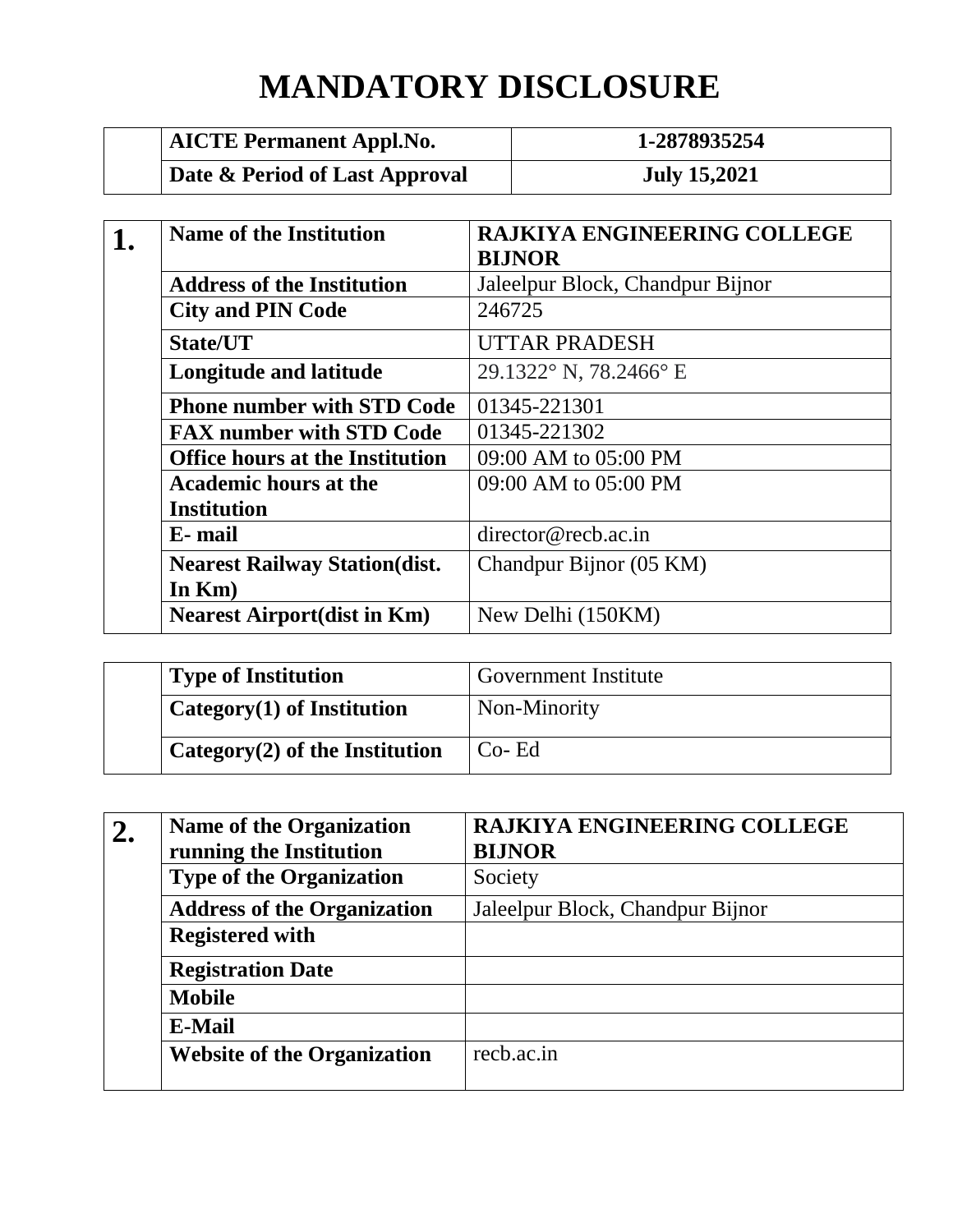| 3. | <b>Name of Principal/</b><br><b>Director</b> | Prof. Neelendra Badal |
|----|----------------------------------------------|-----------------------|
|    | <b>Designation</b>                           | Director              |
|    | <b>Phone no. with STD Code</b>               | 01345-221301          |
|    | <b>Fax number with STD</b>                   | 01345-221302          |
|    | Code                                         |                       |
|    | E-mail                                       | director@recb.ac.in   |
|    | <b>Highest Degree</b>                        | Ph.D.                 |
|    | <b>Field of specialization</b>               |                       |

| 4. | Name of the affiliating<br><b>University</b> | Dr. A.P.J. Abdul Kalam Technical University |
|----|----------------------------------------------|---------------------------------------------|
|    | <b>Adderss</b>                               | JankipuramExtn., Sitapur Road, Lucknow      |
|    | <b>Website</b>                               | www.aktu.ac.in                              |
|    | <b>Latest affiliation period</b>             | $2021 - 22$                                 |

| 5.b | <b>Academic Advisory Board</b>                                        |  |
|-----|-----------------------------------------------------------------------|--|
| 5.c | <b>Frequently of the board</b><br>meeting & Academic Advisory<br>body |  |

# **5.d. Organizational Chart**

| 5.e | Nature and Extent of involvement |  |
|-----|----------------------------------|--|
|     | of Faculty and students in       |  |
|     | academic affairs/improvements    |  |
|     |                                  |  |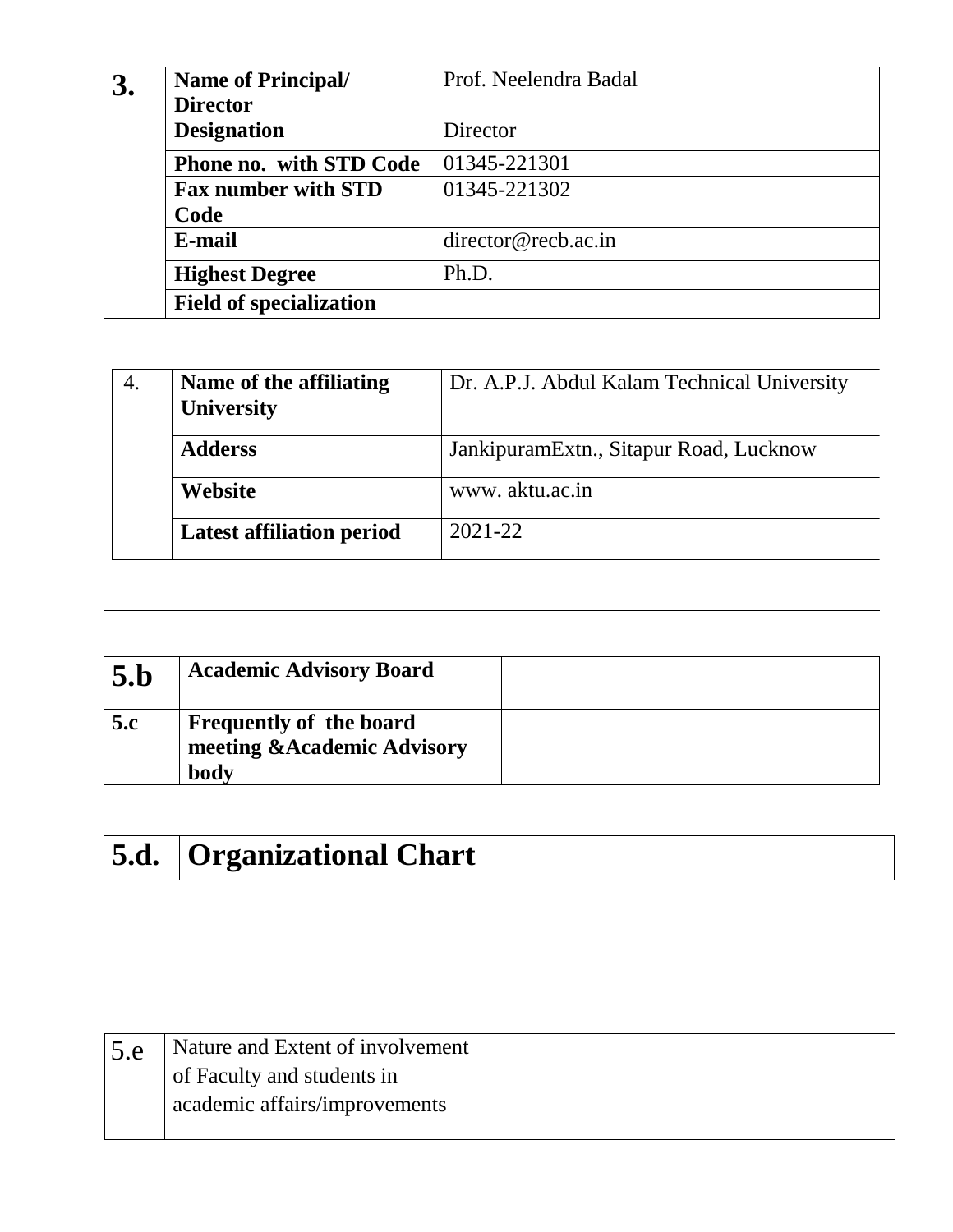| 5.f | Mechanism/Norms and Procedure<br>for democratic/good Governance                                 |                                                                                                                                                                                                                                                                                                                      |
|-----|-------------------------------------------------------------------------------------------------|----------------------------------------------------------------------------------------------------------------------------------------------------------------------------------------------------------------------------------------------------------------------------------------------------------------------|
| 5.g | <b>Student feedback mechanism on</b><br><b>Institutional Governance/</b><br>faculty performance | The student shall be invited to fill feedback<br>forms regarding the governance and faculty<br>performance, which will be analyzed, and<br>corrective measures taken after collecting the<br>feedback from student. Meeting of faculty<br>members are called to remove the constraints<br>in the process of reading. |

| 5.h         | Grievance redressal mechanism<br>for faculty, Staff and Student | A grievance of the students to be<br>directly handled by director himself.<br>Discipline committee from in college<br>$\bullet$<br>smooth conduction<br>of<br>ensure<br>tΩ<br>classes. |
|-------------|-----------------------------------------------------------------|----------------------------------------------------------------------------------------------------------------------------------------------------------------------------------------|
| 5.i         | <b>Establishment of Anti Ragging</b>                            |                                                                                                                                                                                        |
|             | Committee                                                       | Exist                                                                                                                                                                                  |
| $5 \cdot i$ | <b>Establishment of Online</b>                                  | Consist                                                                                                                                                                                |
|             | Grievance Redressal Mechanism                                   |                                                                                                                                                                                        |
| 5.k         | <b>Establishment of Grievance</b>                               |                                                                                                                                                                                        |
|             | Redressal Committee in the                                      | Consist                                                                                                                                                                                |
|             | Institution and Appointment of                                  |                                                                                                                                                                                        |
|             | <b>OMBUDSMAN</b> by the University                              |                                                                                                                                                                                        |
| 5.1         | <b>Establishment of Internal</b>                                | Consist                                                                                                                                                                                |
|             | Complaint Committee (ICC)                                       |                                                                                                                                                                                        |
| 5.          | <b>Establishment of Committee for</b>                           | Consist                                                                                                                                                                                |
| m           | SC/ST                                                           |                                                                                                                                                                                        |
| 5.n         | <b>Internal Quality Assurance Cell</b>                          | Consist                                                                                                                                                                                |

| o.  | $\vert$ Programmes                      |          |
|-----|-----------------------------------------|----------|
| 6.a | Name of Programmes<br>approved by AICTE | B. Tech. |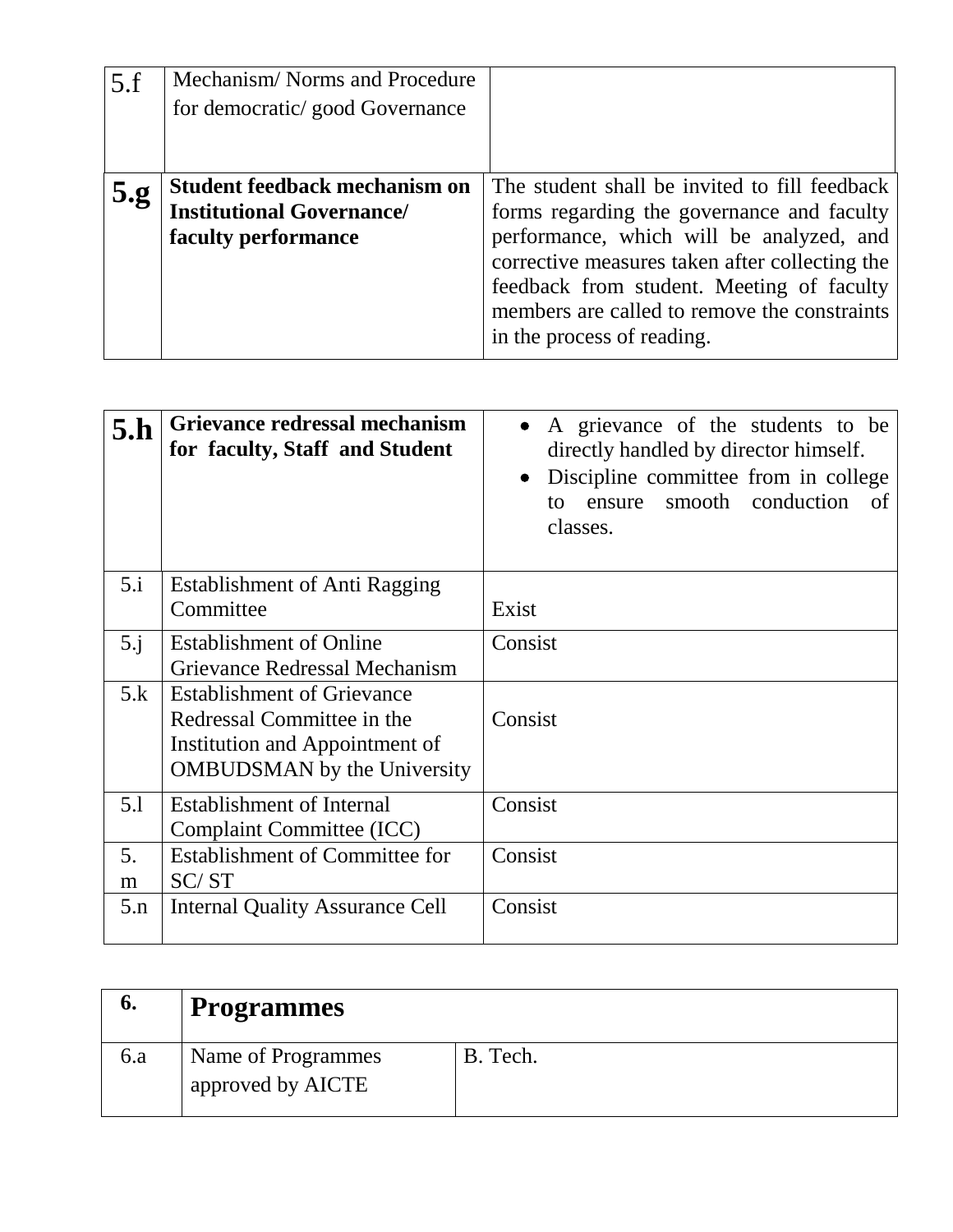| 6.b          | Name of Programmes                                              | B. Tech.             |
|--------------|-----------------------------------------------------------------|----------------------|
| 6.c          | <b>Accredited by AICTE</b><br><b>Status of Accreditation of</b> | N/A                  |
|              | the Courses                                                     |                      |
|              |                                                                 |                      |
| 6.d          | <b>Total number of Courses</b>                                  | 03                   |
| 6.e          | No. of Courses for which                                        | 02                   |
|              | applied for Accreditation                                       |                      |
|              |                                                                 |                      |
| 6.f          | Status of Accreditation –                                       | In Process           |
|              | Preliminary/Applied for                                         |                      |
|              | SAR and results awaited/                                        |                      |
|              | Applied for SAR<br>and visits completed/Results                 |                      |
|              | of the visits awaited/                                          |                      |
|              | Rejected/Approved for                                           |                      |
|              | Courses                                                         |                      |
| 6.g.         | For each Programme the following details are to be given:       |                      |
|              |                                                                 |                      |
| <b>6.g.i</b> | Name of the Course*                                             | B. Tech.             |
|              | <b>SPECIALIZATIONS</b>                                          | CE, EE, IT           |
|              | <b>Level</b>                                                    | <b>UG</b>            |
|              | Number of seats                                                 | 60                   |
|              | Duration                                                        | 4 years              |
|              | Cut off marks/rank of                                           |                      |
|              | admission during the last                                       |                      |
|              | three years                                                     |                      |
|              | Fee                                                             | Rs.52180/- Per Annum |
|              | <b>Placement Facilities</b>                                     | Yes                  |
|              | Campus placement in                                             | 141                  |
|              | last three years                                                |                      |
|              | minimum salary,                                                 | 2 Lac                |
|              | maximum salary                                                  | 6.2 Lac<br>3.5 Lac   |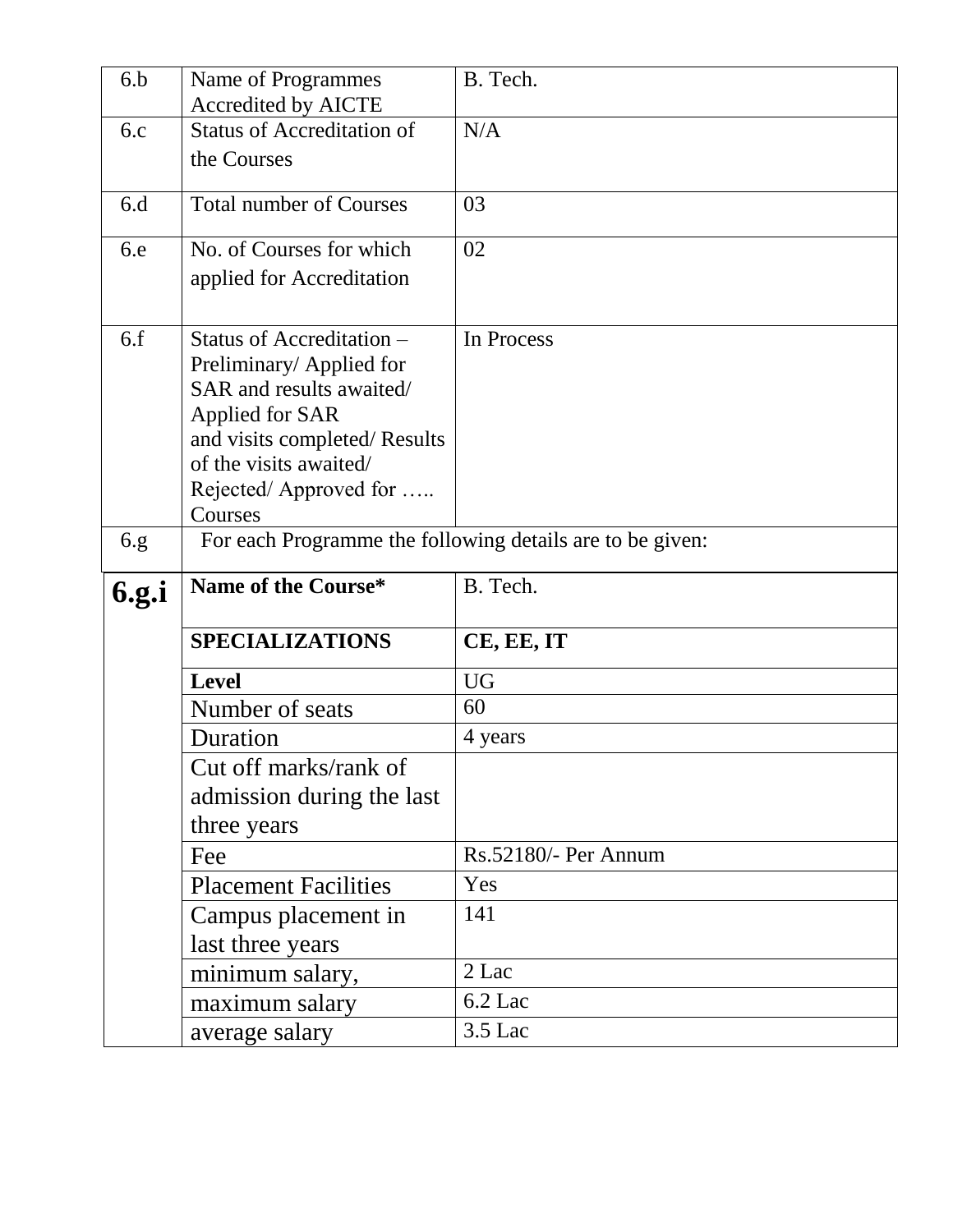| 6.h | Name and duration of programme(s) having Twinning and Collaboration with    |           |  |
|-----|-----------------------------------------------------------------------------|-----------|--|
|     | Foreign University(s) and being run in the same Campus along with status of |           |  |
|     | their AICTE approval. If there is ForeignCollaboration, give the following  |           |  |
|     | details:                                                                    |           |  |
|     | Details of the Foreign University                                           |           |  |
|     | Name of the University                                                      | <b>NA</b> |  |
|     | Address                                                                     | <b>NA</b> |  |
|     | Website                                                                     | <b>NA</b> |  |
|     | Accreditation status of the University                                      | <b>NA</b> |  |
|     | in its Home Country                                                         |           |  |
|     | Ranking of the University in the Home                                       | <b>NA</b> |  |
|     | Country                                                                     |           |  |
|     | Whether the degree offered is                                               | <b>NA</b> |  |
|     | equivalent to an Indian Degree? If yes,                                     |           |  |
|     | the name of the agencywhich has                                             |           |  |
|     | approved equivalence. If no,                                                |           |  |
|     | implications for students in terms of                                       |           |  |
|     | pursuit of higher                                                           |           |  |
|     | studies in India and abroad and job                                         |           |  |
|     | both within and outside the country                                         |           |  |
|     | Nature of Collaboration                                                     | <b>NA</b> |  |
|     | <b>Conditions of Collaboration</b>                                          | <b>NA</b> |  |
|     | Complete details of payment a student                                       | <b>NA</b> |  |
|     | has to make to get the full benefit of                                      |           |  |
|     | Collaboration                                                               |           |  |
|     | For each Programme Collaborated                                             | <b>NA</b> |  |
|     | provide the following                                                       |           |  |
|     | Programme Focus                                                             | <b>NA</b> |  |
|     | Number of seats                                                             | <b>NA</b> |  |
|     | <b>Admission Procedure</b>                                                  | <b>NA</b> |  |
|     | Fee                                                                         | <b>NA</b> |  |
|     | <b>Placement Facility</b>                                                   | <b>NA</b> |  |
|     | Placement Records for last three years                                      | <b>NA</b> |  |
|     | with minimum salary, maximum salary                                         |           |  |
|     | and average salary                                                          |           |  |
|     | Whether the Collaboration Programme                                         | <b>NA</b> |  |
|     | is approved by AICTE? If not whether                                        |           |  |
|     | the Domestic/ForeignUniversity has                                          |           |  |
|     | applied to AICTE for approval                                               |           |  |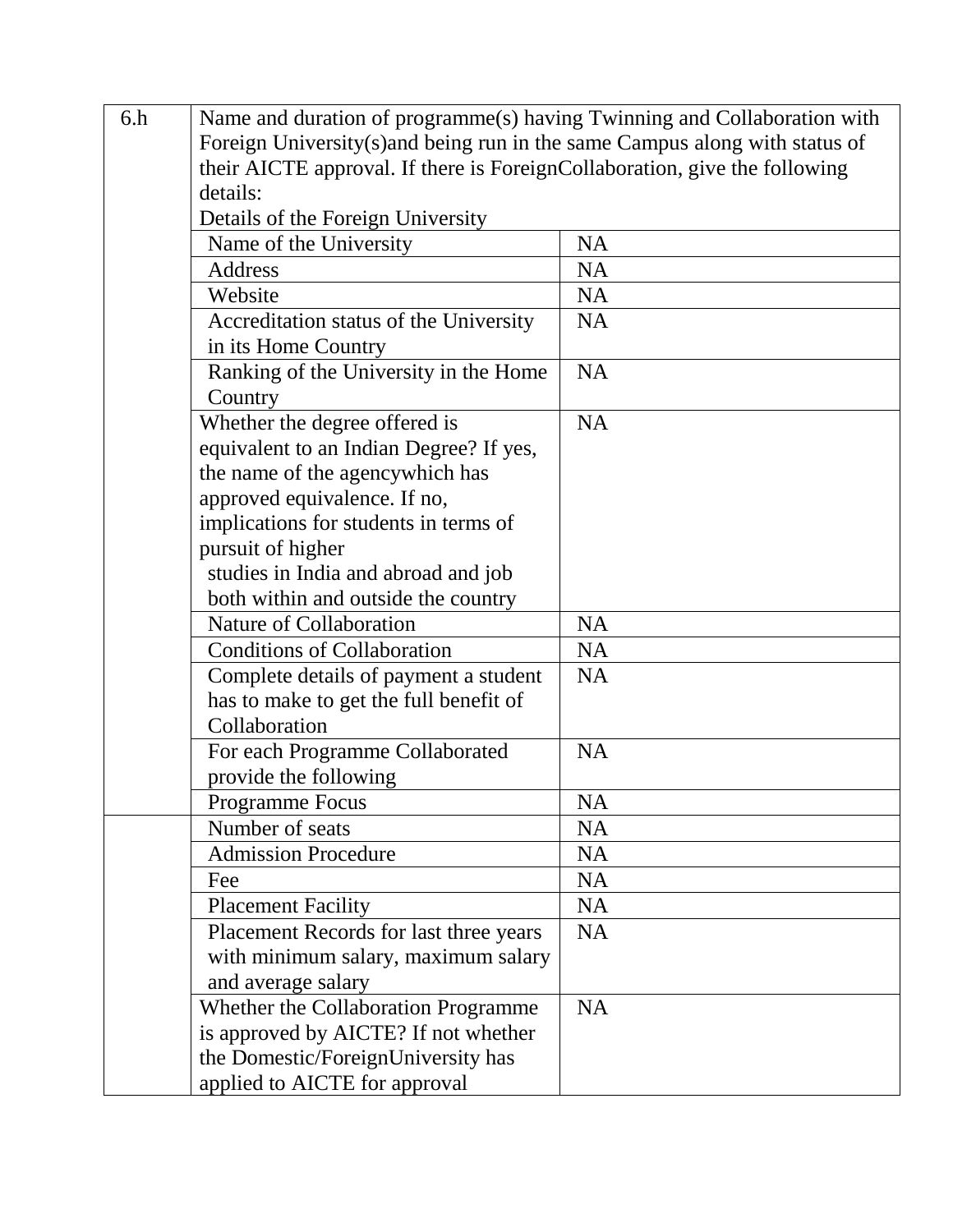| 7.             | <b>Faculty</b>               |                                                  |                 |  |
|----------------|------------------------------|--------------------------------------------------|-----------------|--|
| 7.a            |                              | <b>Specializations</b> wise list Faculty members |                 |  |
| S.No.          | <b>Faculty Name</b>          | Designation                                      | Department      |  |
| $\mathbf{1}$   | <b>Shagun Pandey</b>         | Assistant<br>Professor                           | CE              |  |
| $\overline{2}$ | <b>Suneel Kumar</b>          | Assistant<br>Professor                           | $\rm EE$        |  |
| 3              | Dr. Mohmmad Ahmad            | Assistant<br>Professor                           | EE              |  |
| $\overline{4}$ | Dr. Navneet Kumar            | Assistant<br>Professor                           | $\rm{EE}$       |  |
| 5              | Dr. Archana Sharma           | Assistant<br>Professor                           | EE              |  |
| 6              | Jitendra Kumar<br>Vashishtha | Assistant<br>Professor                           | $\rm{EE}$       |  |
| $\tau$         | Vijay Pal Singh              | Assistant<br>Professor                           | $\rm{EE}$       |  |
| 8              | Abhishek Chauhan             | Assistant<br>Professor                           | $\rm EC$        |  |
| 9              | Dr.Ishan Bhardwaj            | Assistant<br>Professor                           | IT              |  |
| 10             | Pushp Maheshwari             | Assistant<br>Professor                           | IT              |  |
| 11             | Vivek Kumar Jaiswal          | Assistant<br>Professor                           | IT              |  |
| 12             | Sudhir Goswami               | Assistant<br>Professor                           | IT              |  |
| 13             | Santosh Kumar                | Assistant<br>Professor                           | IT              |  |
| 14             | Dr. Subia Ambreen            | Assistant<br>Professor                           | ASH (Chemistry) |  |
| 15             | Dr. Priyanka                 | Assistant<br>Professor                           | ASH (Math)      |  |
| 16             | Dr. Pravesh Kumar            | Assistant<br>Professor                           | ASH (Math)      |  |
| 17             | Dr. Hemaunt Kumar            | Assistant<br>Professor                           | ASH (Physics)   |  |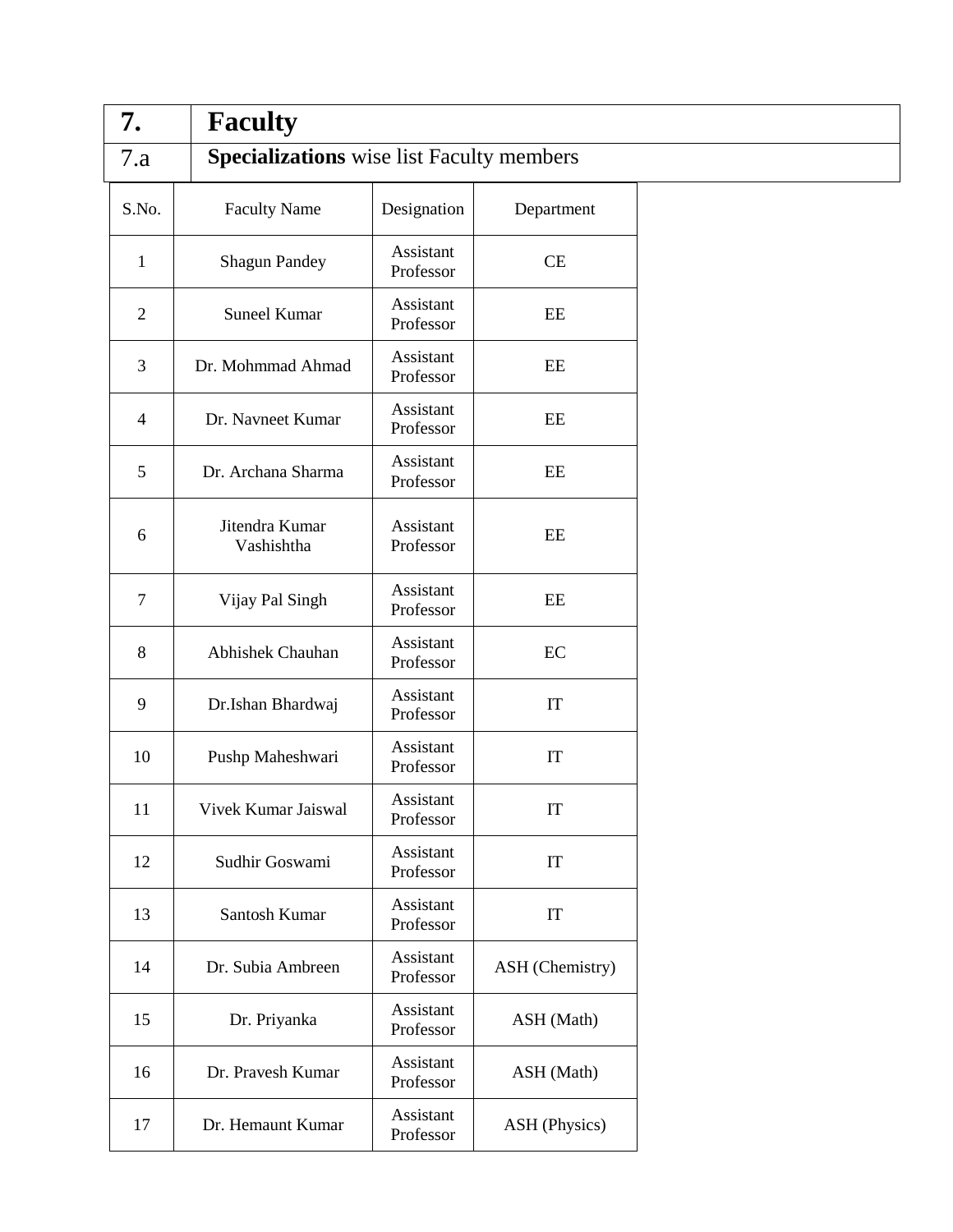| 18 | Dr. Paritosh Sharma   | <b>Assistant</b><br>Professor | <b>ASH</b> (Management) |
|----|-----------------------|-------------------------------|-------------------------|
| 19 | Dr. Ashu Tomar        | Assistant<br>Professor        | ASH (English)           |
| 20 | Mukund Chand          | Assistant<br>Professor        | <b>CE</b>               |
| 21 | Aditya Verma          | Assistant<br>Professor        | CE                      |
| 22 | Shrawan Kumar Yadav   | Assistant<br>professor        | <b>CE</b>               |
| 23 | Satyendra Kumar       | Assistant<br>Professor        | <b>CE</b>               |
| 24 | Nikhil Kumar          | Assistant<br>Professor        | <b>CE</b>               |
| 25 | Dharmendra Kumar      | Assistant<br>Professor        | <b>CE</b>               |
| 26 | Durgesh Kumar Arya    | Assistant<br>Professor        | <b>CE</b>               |
| 27 | <b>Rohitash Singh</b> | Assistant<br>Professor        | CE                      |
| 28 | Shikha Rani           | Assistant<br>Professor        | <b>CSE</b>              |
| 29 | Khushboo Roy          | <b>Assistant</b><br>Professor | IT                      |
| 30 | Rajani Kumari         | Assistant<br>Professor        | IT                      |
| 31 | Parvesh kumar         | Assistant<br>Professor        | EC                      |
| 32 | Shruti Dwivedi        | Assistant<br>Professor        | EE                      |
| 33 | <b>Ompal Singh</b>    | Assistant<br>Professor        | EE                      |
| 34 | Nitish Kumar Rai      | Assistant<br>Professor        | EE                      |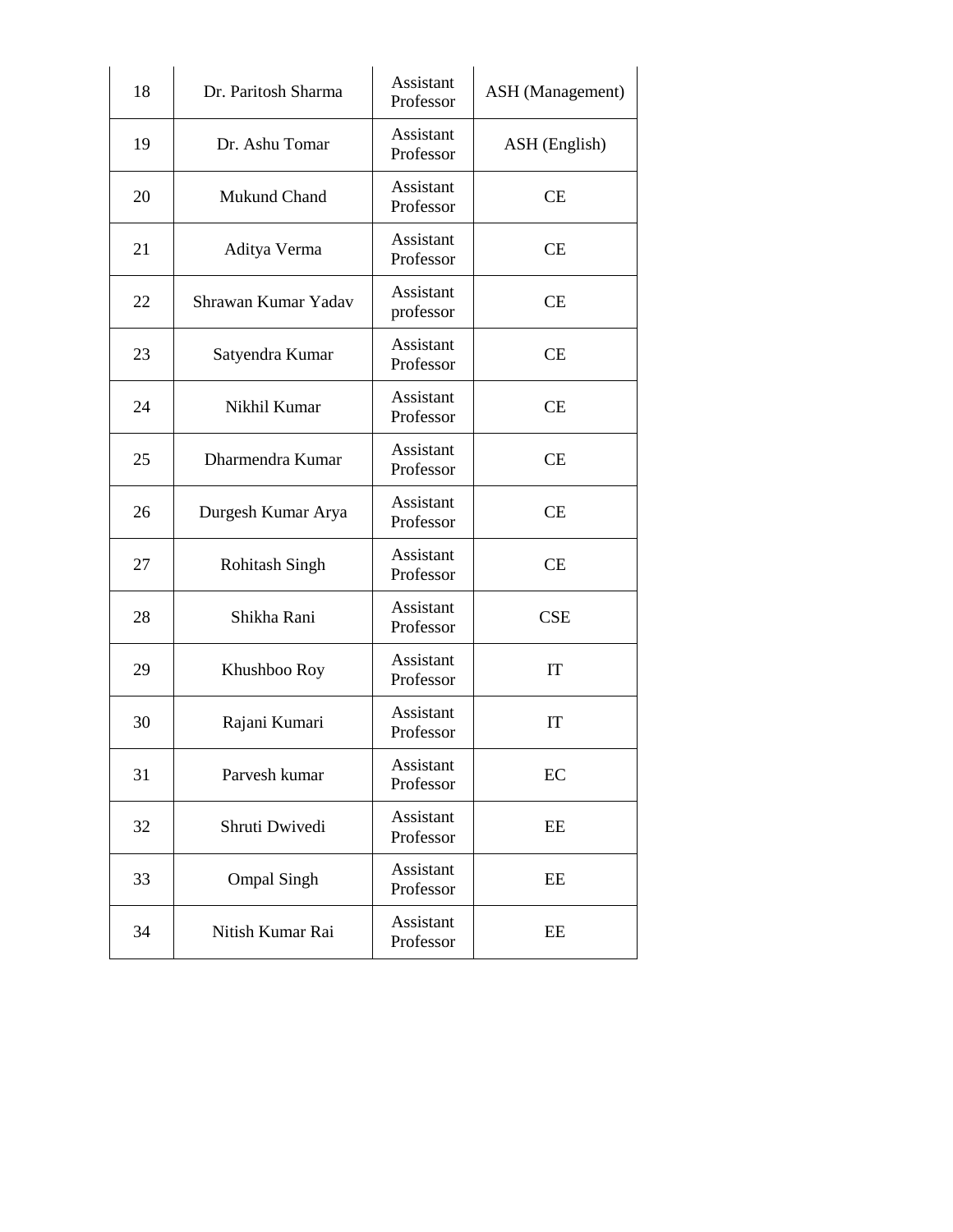| <b>Profile of Vice Chancellor/Director/Principal/</b><br><b>Faculty</b>                                           |                                  |  |
|-------------------------------------------------------------------------------------------------------------------|----------------------------------|--|
| Name of Teaching Staff                                                                                            | Prof Neelendra Badal             |  |
| Designation                                                                                                       | Director                         |  |
| Specializations                                                                                                   | <b>Computer Science</b>          |  |
| Date of Joining of the Institution                                                                                | 16/04/2021                       |  |
| Date of Birth                                                                                                     | 01/01/1975                       |  |
| Unique id                                                                                                         | 1-473871635                      |  |
| Qualification with Class /Grade                                                                                   | Ph.D.                            |  |
| <b>Total Experience in Years</b>                                                                                  | 23 Years                         |  |
| Area of Specialization                                                                                            | Computer Science & Engineering   |  |
| Courses taught at Diploma/Post<br>Diploma/ Under Graduate/ Post<br><b>Graduate/Post Graduate</b><br>Diploma Level | <b>PHD</b>                       |  |
| Research guidance                                                                                                 |                                  |  |
| No. of papers published in National/<br><b>International Journals/Conferences</b>                                 | 40- National<br>40-International |  |
| No. of Books published with details                                                                               |                                  |  |
| Ph.D. Guide/ Give field $&$ University 3                                                                          |                                  |  |
| <b>Books Published/IPRs/Patents</b>                                                                               | <b>NA</b>                        |  |
| <b>Professional Memberships</b>                                                                                   | Refer CV                         |  |
| <b>Consultancy Activities</b>                                                                                     |                                  |  |
|                                                                                                                   | Refer CV                         |  |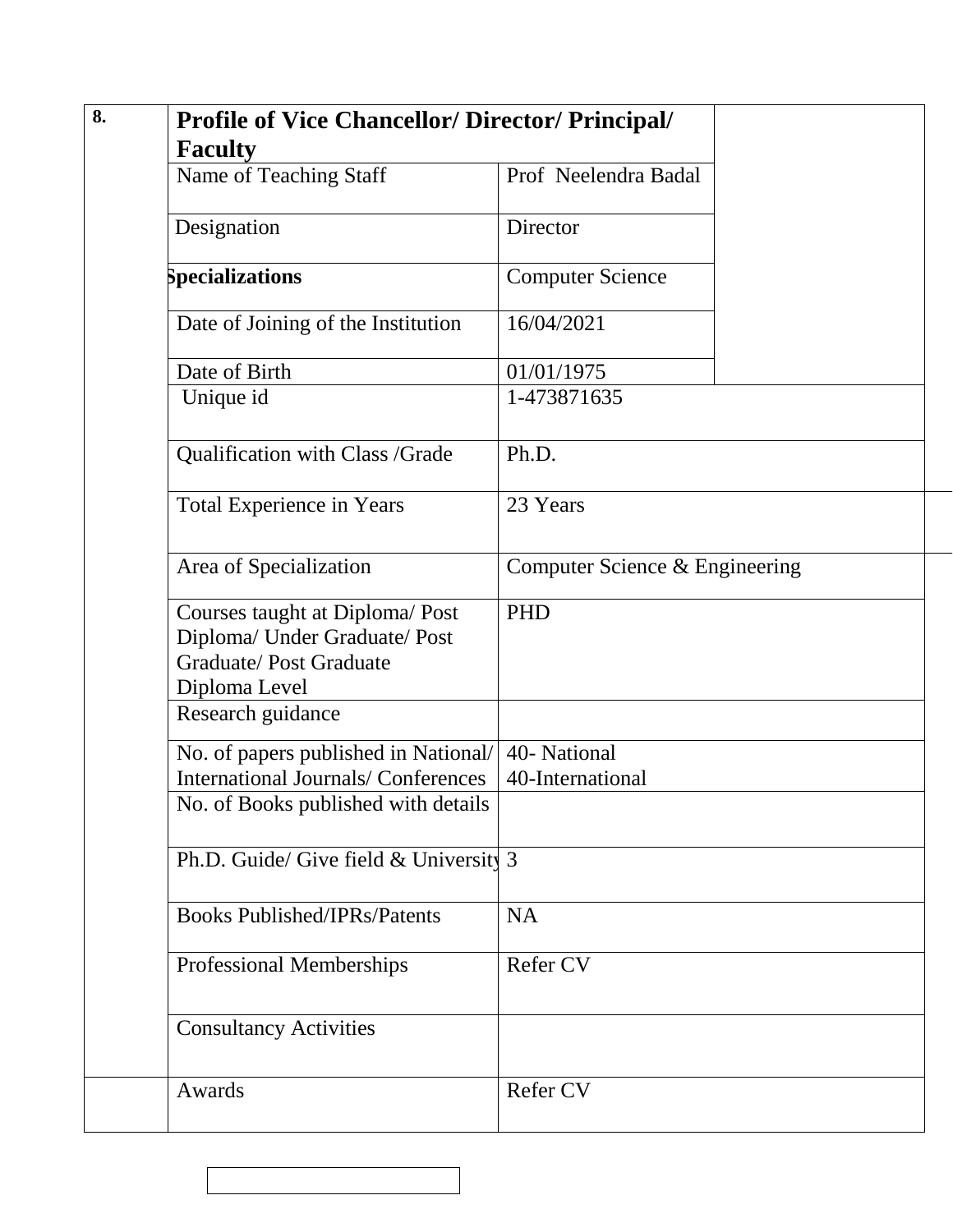|        |                                                   | 1st Year &           |                                                                                                                                                                                   |            |            |  |
|--------|---------------------------------------------------|----------------------|-----------------------------------------------------------------------------------------------------------------------------------------------------------------------------------|------------|------------|--|
| S. No. | <b>Fee Details</b>                                | <b>Lateral Entry</b> | 2nd Year                                                                                                                                                                          | 3rd Year   | 4th Year   |  |
| 1.     | <b>Tuition Fee</b>                                | ₹40000.00            | ₹40000.00                                                                                                                                                                         | ₹ 40000.00 | ₹40000.00  |  |
| 2.     | <b>University Enrolment Fee</b>                   |                      | Examination Fee $\bar{\tau}$ 7500.00 + Library E-                                                                                                                                 |            |            |  |
| 3.     | <b>University Exam Fee</b>                        | ₹ *7500.00           | Consortium Fee ₹ 365.00 = ₹ 7865.00 will be<br>deposited by each student at Finance Officer,<br>AKTU, Lucknow via online mode as per<br>instruction of AKTU, Lucknow from time to |            |            |  |
| 4.     | <b>Student Welfare Fund</b>                       |                      |                                                                                                                                                                                   |            |            |  |
| 5.     | <b>University Development Fee</b>                 |                      |                                                                                                                                                                                   |            |            |  |
| 6.     | <b>Library E-Consortium Fee</b>                   | ₹ *365.00            | time.                                                                                                                                                                             |            |            |  |
| 7.     | <b>Security Deposit (Refundable)</b>              | ₹ 5000.00            | Nil                                                                                                                                                                               | Nil        | Nil        |  |
| 8.     | <b>Alumni Fee</b>                                 | ₹ 1000.00            | Nil                                                                                                                                                                               | <b>Nil</b> | Nil        |  |
| 9.     | <b>Other Institute Fee</b>                        | ₹ 5850.00            | ₹ 5850.00                                                                                                                                                                         | ₹ 5850.00  | ₹ 6350.00  |  |
| 10.    | <b>Medical Insurance Premium</b>                  | ₹ 330.00             | ₹ 330.00                                                                                                                                                                          | ₹ 330.00   | ₹ 330.00   |  |
|        | <b>Total Fee</b>                                  | ₹ 52180.00           | ₹46180.00                                                                                                                                                                         | ₹46180.00  | ₹46680.00  |  |
|        |                                                   |                      |                                                                                                                                                                                   |            |            |  |
| 1.     | <b>Total Fee for FW Students</b><br>(Only)        | ₹12180.00            | ₹ 6180.00                                                                                                                                                                         | ₹ 6180.00  | ₹ 6680.00  |  |
|        |                                                   |                      |                                                                                                                                                                                   |            |            |  |
| 1.     | <b>Hostel Maintenance Fee (Per</b><br>Year)       | ₹10750.00            | ₹ 10000.00                                                                                                                                                                        | ₹ 10000.00 | ₹ 10000.00 |  |
| 2.     | <b>Mess Charge</b><br>(@Rs. 15000/- Per Semester) | ₹ 30000.00           | ₹ 30000.00                                                                                                                                                                        | ₹ 30000.00 | ₹ 30000.00 |  |

### **9. Fee Structure**

**\* This fee is not included in Institute fee, will be directly deposit to AKTU only. This fee is completely governed by AKTU Guidelines.** 

#### **FINANCIAL ASSISTANCE TO STUDENTS**

State Government has a policy to permit the admission of students having annual parental income less than, **Rs. 2.50 Lac for SC/ST/OBC/GEN./Minority category** students to be registered with rebate in tuition fee or without fee as per condition given hereunder:

| Category                               | Fee Concession/Rebate Available |
|----------------------------------------|---------------------------------|
| <b>Schedule Caste Student</b>          | As per Govt Order               |
| <b>Schedule Tribe Student</b>          |                                 |
| <b>Other Backward Caste</b><br>Student |                                 |
| <b>General Category</b><br>Student     |                                 |
| Minority Student                       |                                 |